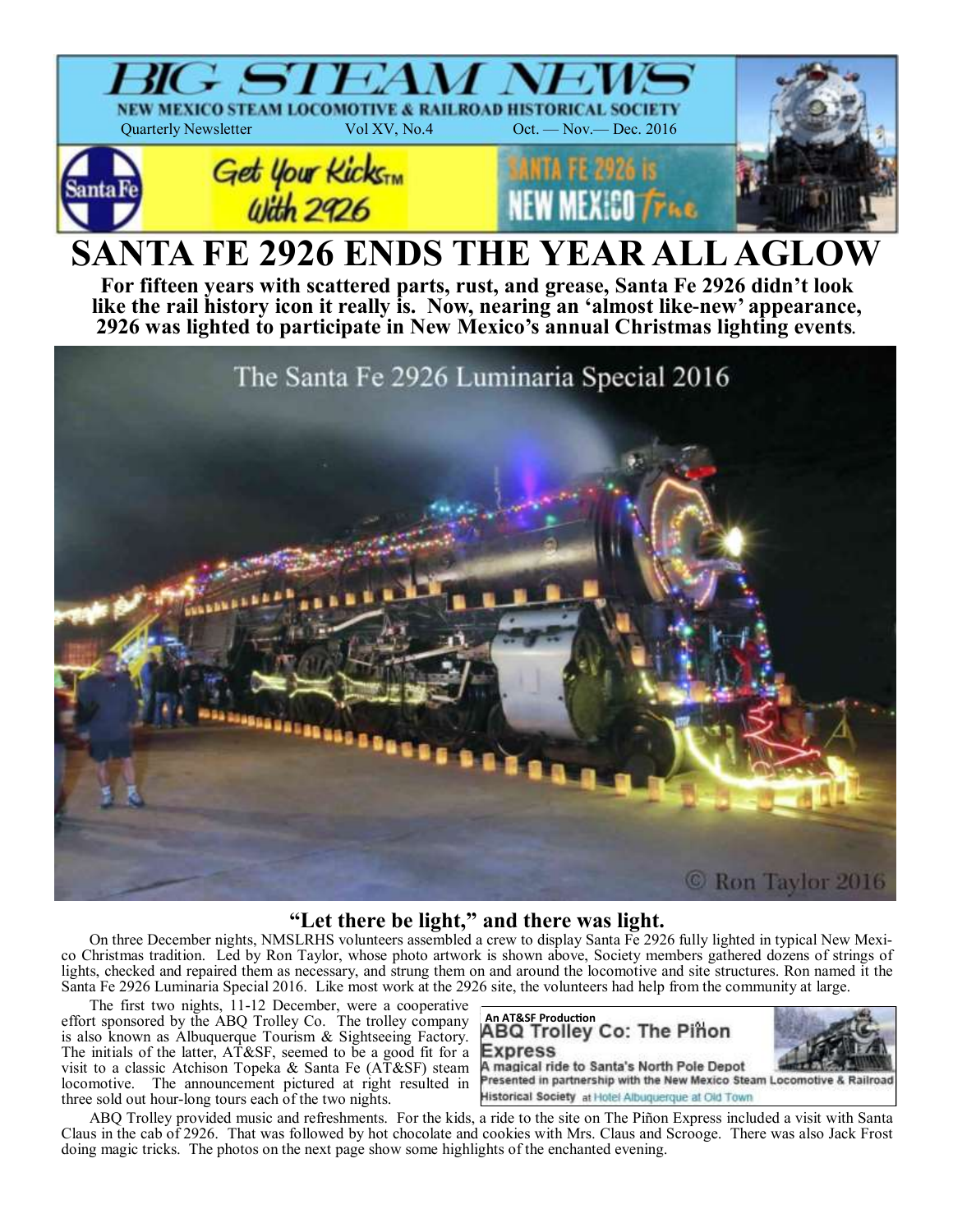#### *(Luminaria Special Continued)*

In the first picture, a brightly lighted trolley with a load of visitors arriving at the 8th St crossing. Called the Piňon Express, the trolley turned into the parking area and unloaded at the pedestrian gate. From there, the visitors were escorted along the Fireman's side of Santa Fe 2926 from the rear of the tender to stairs placed at the cab. Entering the cab, the kids discovered that Santa was sitting in the Fireman's seat waiting for them.

A member of the 2926 crew was there to answer questions about the locomotive. After a visit with Santa, and a look at the inside of the cab, visitors exited the Engineer's side of the cab to arranged seating for cocoa, cookies, music, and a visit with Mrs. Claus, Scrooge and magician Jack Frost. Fully loaded trolleys arrived at 6, 7, and 8 PM.

In the second picture, one youngster visits with Santa as 2926 crew member Henry Roberts looks on and answers the other youngster's questions.

Below left, some visitors have cocoa and cookies with Mrs, Claus, while in the background others check out the 2926 merchandise in the Santa Fe 2926 store.

Below right, one of many young visitors who posed at the front of the locomotive for parents to snap pictures. Hopefully, the bright lights didn't distort the resulting photos.

To say the three night at Santa Fe 2926 were considered a success is an understatement. Everyone was pleased with the events and are looking forward to December 2017 when a fully operating Santa Fe 2926 can participate in New Mexico's annual luminaria events.

Thanks to Jesse Herron and Mike Silva, "The Trolley Guys" who own and operate the Albuquerque Trolley Company, and all the volunteers who pitched in to help make the events a success.







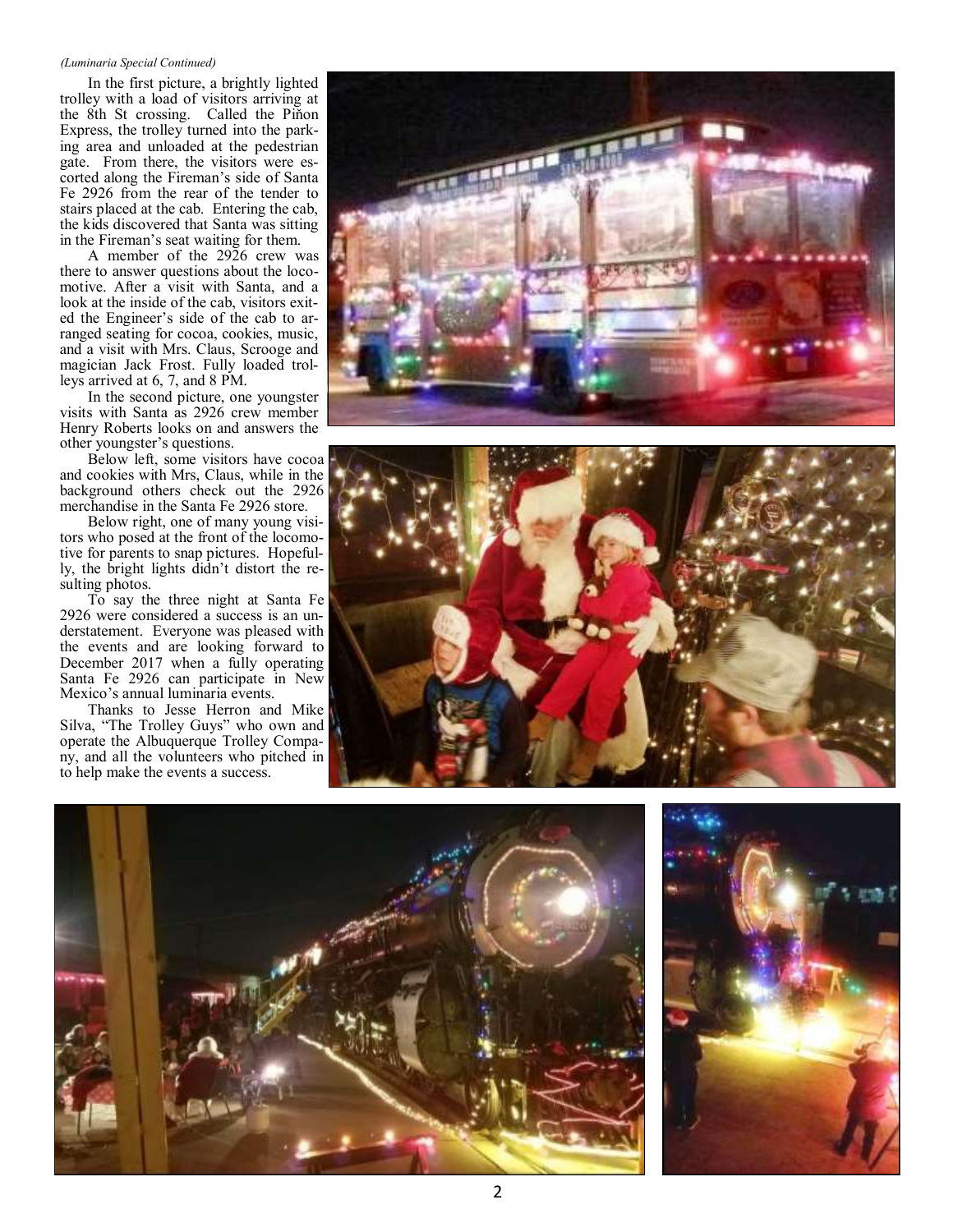# **A BUSY END TO A GOOD YEAR AT THE RESTORATION SITE**

The phrase, 'a flurry of activity' might be a good general description of the last quarter of a very busy year. Several long running complex tasks, such as addressing the last few staybolt and washout plug leaks, the 26L brake work, and hydrotest of superheater bundles, were nearing completion. Then there were large infrastructure tasks such as the maintenance on the car mover. However, much of the activity involved myriad small tasks. The list of small parts, gauges, pipes, valves, and related items requiring attention seemed unending. The variety of resulting tasks kept the machinists busy. Often it was necessary to manufacture mounting brackets, special tools, and even replicate some small pipes and fittings. The busy three months displayed the varied talents of the volunteers.

Fortunately, there were no flurries of the weather kind—snow that is. There was a bit of rain, and some very cold mornings. The cold didn't deter the volunteers, and when it rained on a work day, 2926 was left in its new home where several tasks continued inside. It was a bit crowded, but certainly better than previous experiences open to inclement weather The following photos with brief descriptions summarize a number of the fourth quarter tasks.

## **The Long Running Brake Task**

Upgrade of the brake system to current requirements was nearing completion as the year ended. Most mechanical parts and piping hidden beneath the cab were in place. Specialized breakers and other electrical components arrived, and were linked to the installed components. Final connections were labeled as such. In **Photo 1**, Martin Sanchez labels each completed connection with blue labels.

#### **Superheater Bundle Work (Photos 2,3)**

Pressure testing of the superheater pipe bundles is another long running task that is finally nearing completion. This task involved some heavy lifting that provided a lot of exercise—and possibly a few strained muscles and joints—for the volunteers. The routine is: 1) call for volunteers to bring the bundles from storage to the pressure test station; 2) pressure test each, and if necessary repair any leaks, then call for volunteers again; 3) move to a point for temporary storage; and 4) wrap them in plastic for weather protection.

*Note: Carlos and crew did an outstanding job on welding the new superheater pipes to the original headers. The only leak found during testing to date was a weld on one of the headers. That leak dated back to an original weld in the old Santa Fe Shops.* 



The wrapped bundles are now resting on a vehicle that is also a piece of rail history. A heavy wagon with a metal bed, it was used to haul parts about the Santa Fe Shops. Lacking the infrastructure—traveling cranes, lifts, etc.—that once existed in the shops, the 2926 restoration team has made use of it on the site. It has served as a parts transport, work bench, and now temporary storage.



#### **Staybolt And Firebox Work**

By November, work on the troublesome staybolts and washout plug leaks was coming to an end. While reviewing that overall task, the firebox ultrasound measurements were also reviewed. The review revealed that there were two areas in the firebox that could use further attention. Though above minimum thickness, they were a bit below other ultrasound readings. The team members working on that problem decided to perform build-up welds in those two locations. That work may delay further pressure testing by a couple of weeks, but will contribute to longer boiler life.

On November 8, two trips by a water truck delivered a total of 8000 gallons of water for a non-pressurized leak test. There were not many leaky staybolts and washout plugs, but some of them were in not-so-easy-to-reach places. Others, such as the washout plugs required extreme attention to fitting and torqueing. In the picture at right, Pecos Bill applies all the torque he can muster on one of the problem washout plugs.

The water test did reveal one more leak. The water was being transferred to the tender when a small flood occurred underneath the front of the tender. As expected, the source was difficult to reach. Seems a pipe connection behind the radial buffer, and below other components was not connected. After an initial wasted water panic, the pipe was connected—problem solved.

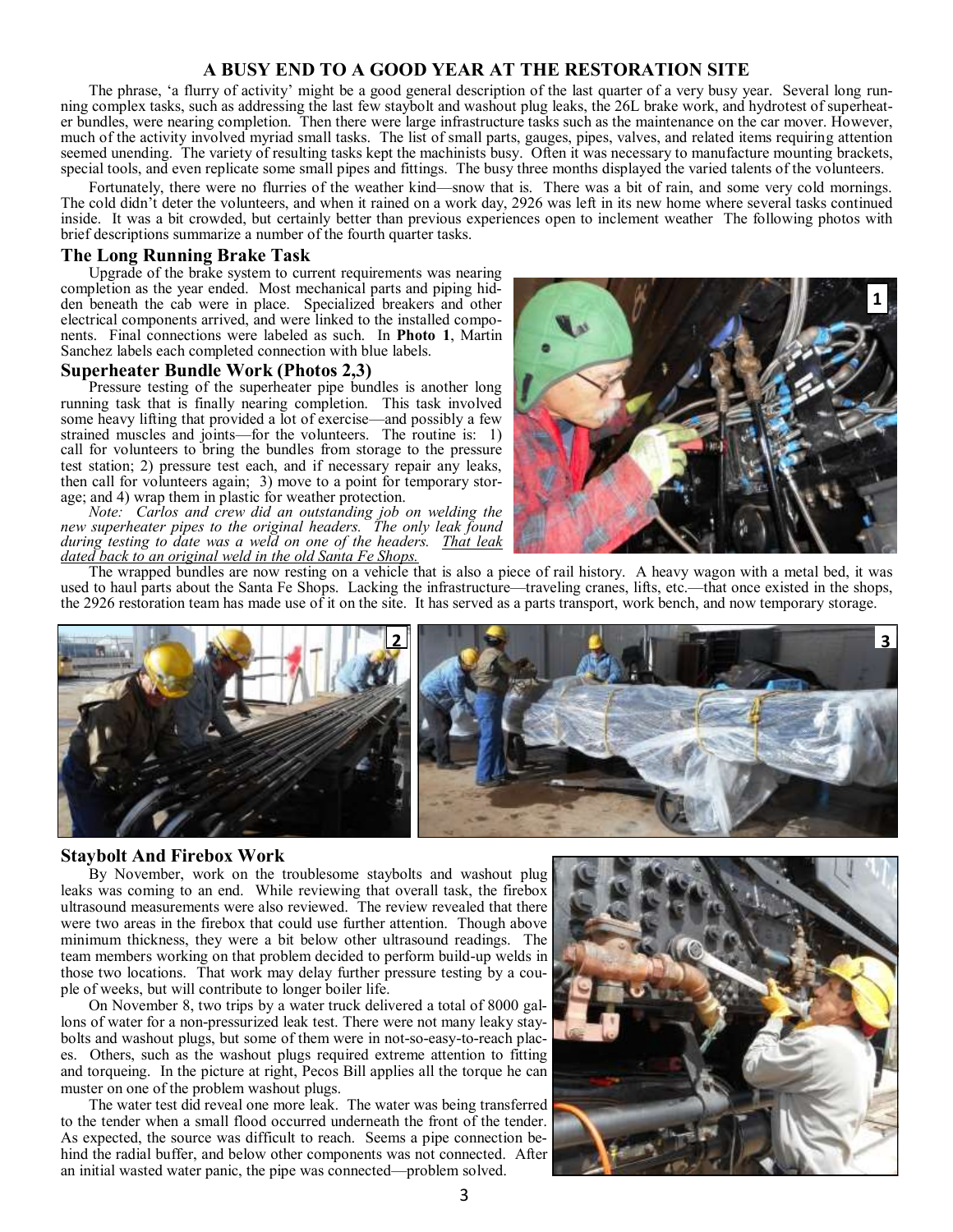## **Valves, Valves, Valves**

Santa Fe 2926 has a large variety of valves. They range from large drifting "spool" valves and throttle valves pictured below to numerous small valves associated with various functions. All needed careful attention in order to function efficiently and safely when the locomotive begins operation. There were multiple checks and measurements to ensure accuracy. Photos 1,2,3 below are three different views of the throttle valve system atop the front of the locomotive. The rust and corrosion is typical of virtually all the valves on 2926. With the throttle valve system, some of the smaller parts could be taken to a workbench for removal of surface corrosion, but cleaning the throttle manifold, and bolts, as well as lapping the seats had to be done in place. In the fourth picture, the throttle valve control rod also needed work and is being checked for proper fit.



Lapping the valve seats required additional tasks. The lapping also called for design and fabrication of special tools to hold the valves steady and maintain alignment while lapping. Picture 5 shows the lapping guide being built in the machine shop. In picture 6, the guide is being placed on the studs to begin lapping that seat.

The throttle and drifting valves were quite probably the most difficult tasks. In the case of the drifting valves, the work included heavy lifting, disassembly, lots of scraping and buffing, and reassembly. The photos below (7,8,9) give a brief look at the process involved with one drifting valve.

With a bit of grunt work, the spool is placed on a work table, (Photo 7). Volunteers are clean, buff and inspect all parts (Photo 8) before reassembly, (Photo 9). With a bit more heavy lifting,—the ready-to-install spools are wrapped in plastic and placed in storage, (Photo 10).





Among the remaining valves, the sander check valves and associated piping were probably the most bothersome. Some new piping, and the manufacture of mounting brackets created a lot of work. There is not room in this small newsletter for discussion of all the valve work—or any other tasks for that matter. However, more photos with greater detail can be found on the 2926 web site at **www.nmslrhs.org** or restoration progress can be tracked on Facebook and through the weekly TW3 reports on the web site.

## **A Few More Year End Tasks**

During the last three months of 2916, as the weather became less cooperative volunteer activity actually increased. There also appeared to be an increase in small tasks. They kept popping up at every turn. There was a lot of activity in and around the cab. In addition to the 26L brake work, installation of gauges, pipes, levers, and more valves proceeded there.

One gauge task involved the much traveled dual sided boiler pressure gauge that was described in this newsletter a year ago. It was finally fully assembled, calibrated, and ready to mount in its place in the cab. *(Continued on Pg 5)*

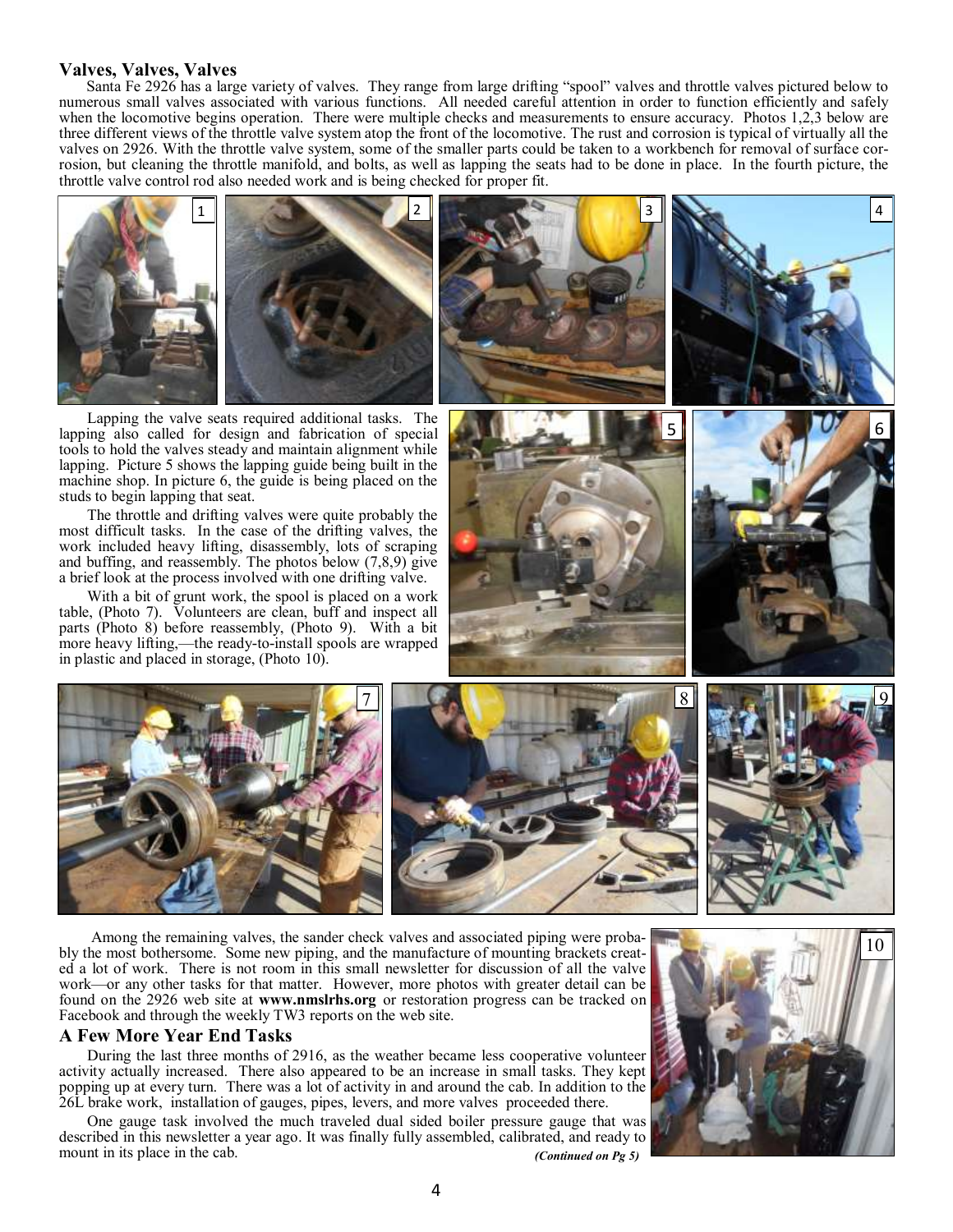dual sided gauge. BIG STEAM NEWS is published quarterly by the *(Continued from Pg 4)*<br>NMSLRHS, a New Mexico Non-Profit Corporation. In rebuilding t President Michael Hartshorne Vice President Robert DeGroft Secretary Gail Kirby<br>Chief Mech. Officer Rick Kirby Chief Mech. Officer<br>
Chief Safety Officer<br>
John Spargo Chief Safety Officer John Spargo<br>
Community Liaison Steve Bradford Community Liaison<br>Webmaster Rich Bugge<br>Julie Tiedemann Facebook Editor Julie Tiedem<br>Newsletter Editor Doyle Caton Newsletter Editor **MAILING ADDRESS**  NMSLRHS P. O. BOX 27270 Albuquerque, NM 87125-7270 **Restoration Site:** 1833 8th St. NW **Tel:** (505) 246-2926 **Web:** www.nmslrhs.org

In rebuilding the gauge, assistance came from individuals and organizations in several states. But back at the restoration site, brackets still had to be fabricated to mount it in the cab. In the picture at right, Rick Kirby is all smiles as he holds the fully assembled, ready-to-mount

The photos below show some late 2016 tasks that reveal how close Santa Fe 2926 is to coming alive. Such tasks as replacing the brass facing on the radial buffer, installing gauges in the cab, and creating brackets appear routine, but they must be done. They must be done carefully and accurately.



As the year drew to an end, two fully restored dynamos were hoisted to the top of the locomotive. The photo of the dynamos in place leads into another task that is just getting underway. That is the sheet metal jacketing that will certainly change the appearance of the locomotive. The jacketing will cover the all of the staybolts pictured beneath the dynamos, as well as a lot of piping and related fixtures. Most of the original jacketing is severely rusted and not useable, but it has been kept for patterns, and a sheet metal fabricator is producing new jacketing.



*Above are the two dynamos that will provide electrical power when operat*ing. At right is a photo of recently fabricated jacketing. Some trimming and *tailoring was necessary to fit the new jacketing over the steam chest.* 

The previously mentioned radial buffer task involved a bit of innovation to facilitate lifting. The innovation is pictured in the first photo at right. Metal loops were welded to the edge of the buffer plate to make it easier to move. In the photo, Anthony and Henry lift the plate as Carlos watches.

Then was hammer and chisel work to remove the old brass facing on the buffer plate. In the second photo, Ron removes the old worn and scarred face plate. The new brass face was then replaced.

This is not the volunteers first radial buffer. experience When the tender side of the buffer was in pieces, scrap metal burglars took those parts, causing considerable cost and lost time. The owners of Santa Fe 2912 in Pueblo Colorado assisted by loaning parts of their radial buffer.

One other task, the result of which is pictured at right, demonstrates two things. One: Restoration of last century equipment that has experienced exposure and decay will mean that problems encountered cannot be solved by calling the parts room. Two: The all volunteer Santa Fe 2926 restoration crew is quite capable of solving such problems, often without having to call for outside help.

The doubled threaded stud shown was the response to such a problem. Bolt threads on the steam chest slide valve were in very bad shape. The workers drilled and re-tapped the hole for a larger bolt.

Then machinist John M. went to work and fabricated bolts with two diameters to match the original holes in the cylinder head.







In completing the restoration of Santa Fe 2926, many more tasks such as these will occur. After more than a decade of encountering new tasks each time they come to the site the 2926 volunteers will persevere, and soon they will *keep on steamin'*!